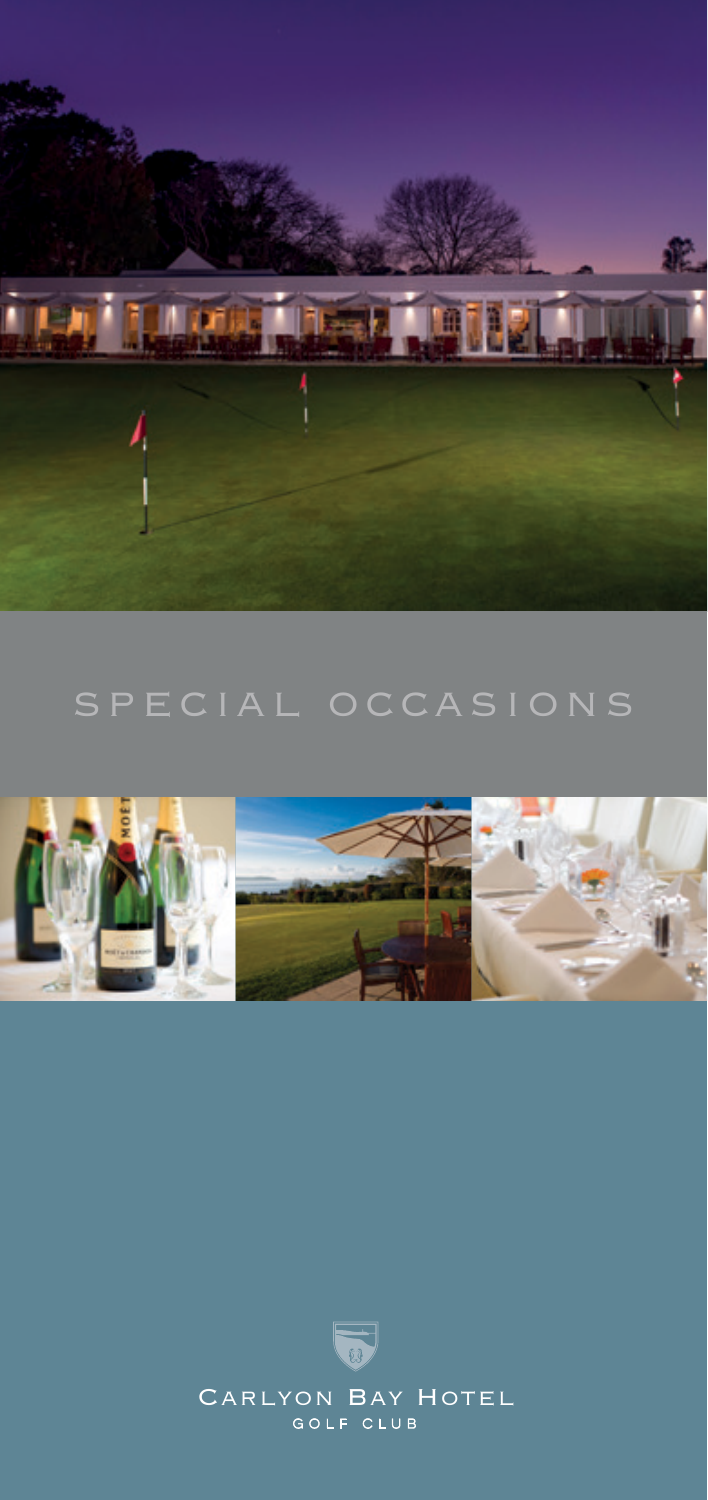

OVERLOOKING ST AUSTELL & CLUBHOUSE BAR IS A HOLD A SPECIAL OCCASION.

WITH EXCLUSIVE USE AVAILABLE AND A WIDE SELECTION OF BUFFETS CLUB WILL MEET BOTH EXPECTATIONS.

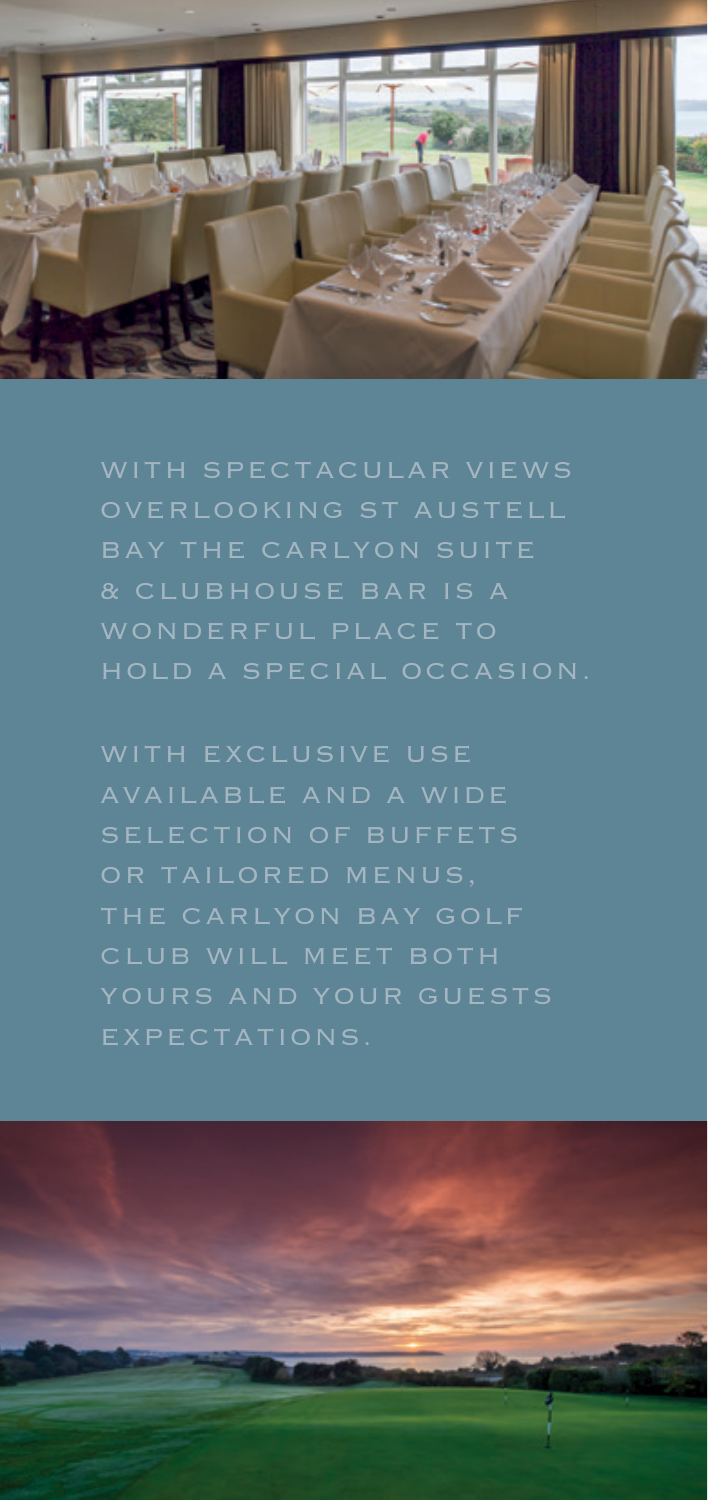# FINGER BUFFET

Selection of Sandwiches Ham, Cheese, Beef, Egg, Tuna, Prawn Cornish Pasties Homemade Vegetarian Quiche Charcuterie Board Oriental Savouries Deep Fried Fish Goujons Mini Kofta Kebabs Seafood Dim Sums Grilled Local Sausages wrapped in Bacon Crudites Add: Mini Homemade Scones with Jam & Cream (£1.50 supp)

£15.00 per person



## COLD MEAT BUFFET & DESSERT

Roast Beef | Roast Turkey | Roast Ham Poached Salmon | Tandoori Chicken Quiches & Pies | Caesar Salad Coleslaw | Leaf Salad | Hot New Potatoes

#### CHOOSE A SWEET FROM

Vanilla Cheesecake | Lemon Tart | Chocolate Torte Fresh Fruit Salad | Ice Creams

£24.00 per person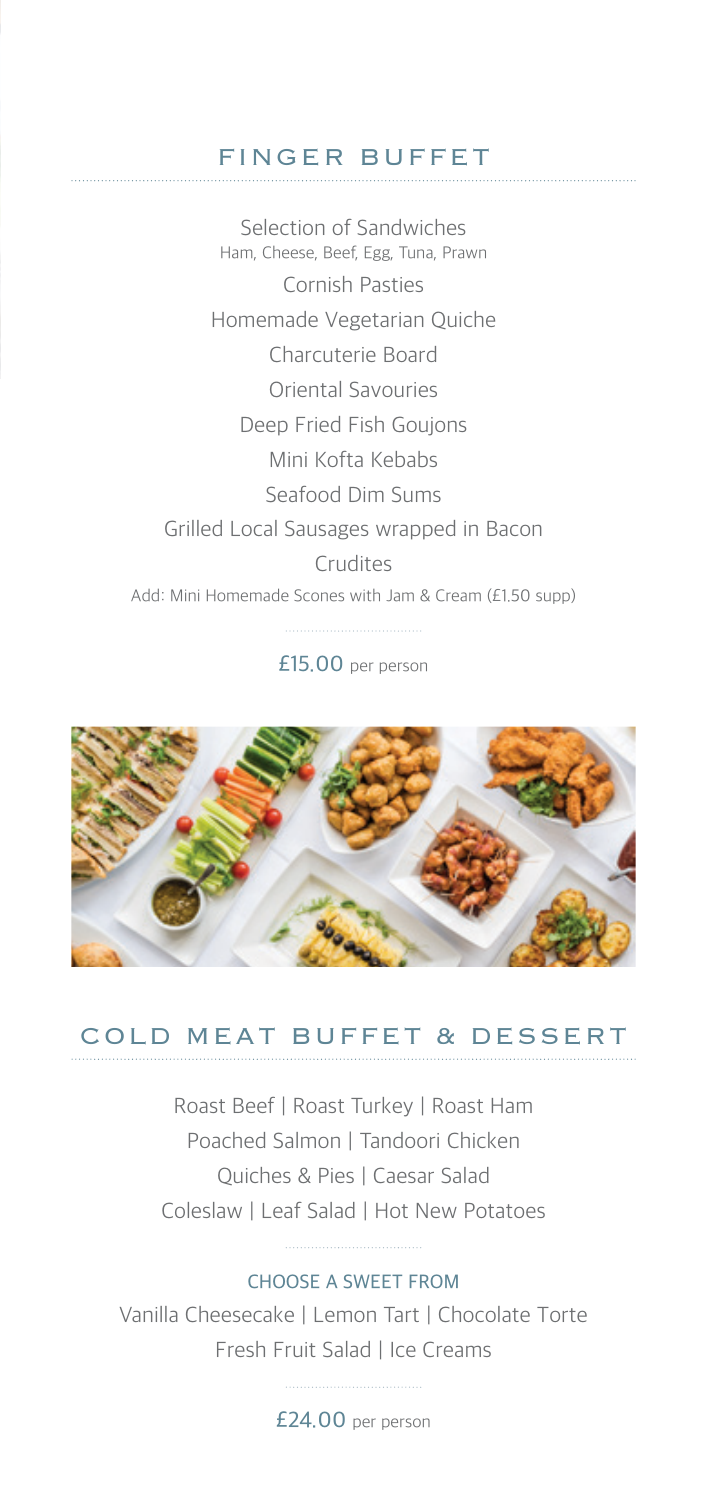

## AMERICAN STYLE BUFFET

Slow Roasted BBQ Pulled Pork Shoulder Served in a brioche roll with BBQ sauce

 Char Roasted Lemon & Rosemary Chicken Smokey bacon, iceberg lettuce, tomato, mayo in a glazed brioche roll

 9" Pork & Beef Hot Dog Sausage Caramelised herb onions, Cornish gouda cheese in a brioche roll

 Lime Infused Peppers, Onions & Grilled Vegetables Sour cream, tomato salsa, guacamole, cheddar cheese in a glazed brioche roll

Spiced Coleslaw

Mixed Leaf Salad

Fries

 Roasted Corn on the Cobb 

#### CHOOSE A SWEET FROM

Strawberries & Cream (in season) Mini Homemade Scones Jam & Clotted Cream

£22.00 per person

ADD A STARTER TO THE 'COLD MEAT BUFFET' OPTION FOR £3.50 ADD COFFEE TO ALL OPTIONS FOR £1.50 prices are per person

ENJOY COMPETITIVE DRINKS PRICES

Please inform us of any food allergies or special dietary requirements.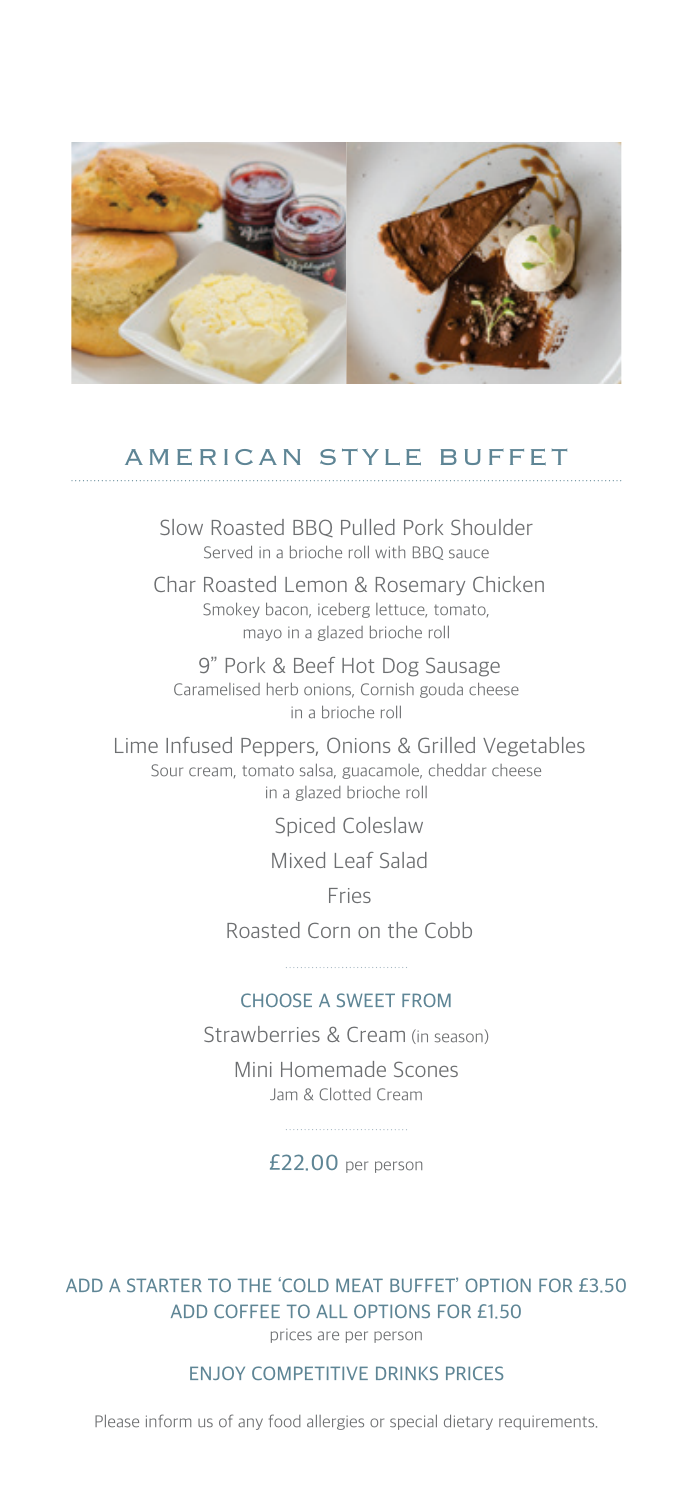

## SIT DOWN MEAL

#### CHOOSE ONE CHOICE PER COURSE FROM THE FOLLOWING OPTIONS:

Freshly made Seasonal Soup

Timbale of Smoked Salmon & Prawns Shellfish mayonnaise, mango & bruschetta

> Chicken Liver Parfait Fruit chutney, toasted sourdough

Fan of Galia Melon, Berries

Breast of Corn Fed Chicken Filled with a sage & onion mousse, wrapped in smoked bacon, served with Madeira Sauce

Traditional Roast Beef Yorkshire pudding, horseradish sauce beef gravy, chateau potatoes, watercress

> Seasonal Vegetable Risotto Shaved parmesan, hazelnut pesto

> > Vanilla Cheesecake

Glazed Lemon Tart Raspberry sorbet, raspberries

> Chocolate Torte White chocolate sauce

Fresh Fruit Salad Cornish clotted cream

2 COURSES £24.00 | 3 COURSES £27.00 prices are per person